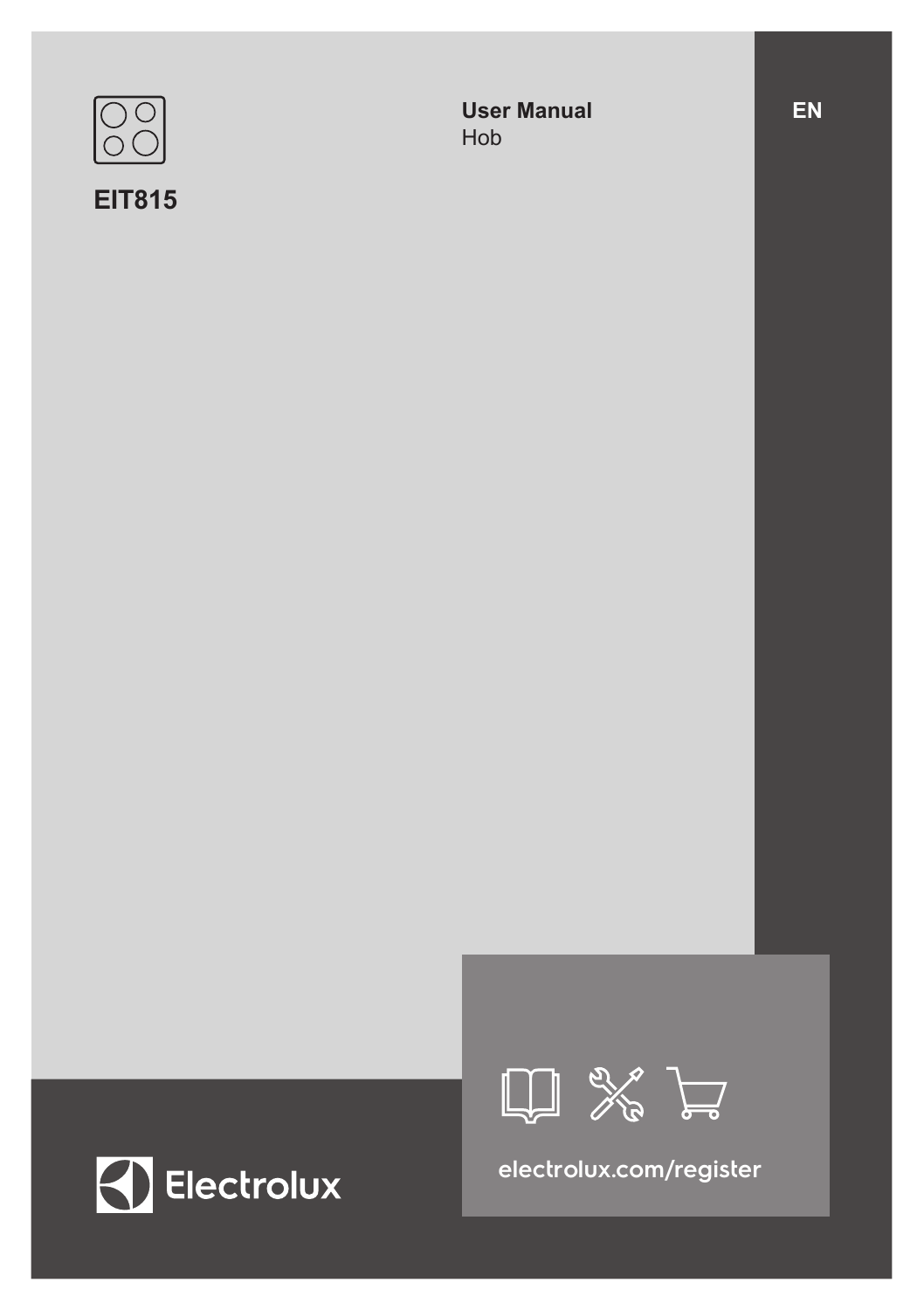# **WE'RE THINKING OF YOU**

Thank you for purchasing an Electrolux appliance. You've chosen a product that brings with it decades of professional experience and innovation. Ingenious and stylish, it has been designed with you in mind. So whenever you use it, you can be safe in the knowledge that you'll get great results every time.

Welcome to Electrolux.

#### **Visit our website to:**



Get usage advice, brochures, trouble shooter, service and repair information: **www.electrolux.com/support**

Register your product for better service: **www.registerelectrolux.com**

Buy Accessories, Consumables and Original spare parts for your appliance: **www.electrolux.com/shop**

# **CUSTOMER CARE AND SERVICE**

Always use original spare parts.

When contacting our Authorised Service Centre, ensure that you have the following data available: Model, PNC, Serial Number.

The information can be found on the rating plate.

 $\Lambda$  Warning / Caution-Safety information

 $(i)$  General information and tips

 $\mathscr{F}$  Fnvironmental information

Subject to change without notice.

# **CONTENTS**

# **1. SAFETY INFORMATION**

Before the installation and use of the appliance, carefully read the supplied instructions. The manufacturer is not responsible for any injuries or damage that are the result of incorrect installation or usage. Always keep the instructions in a safe and accessible location for future reference.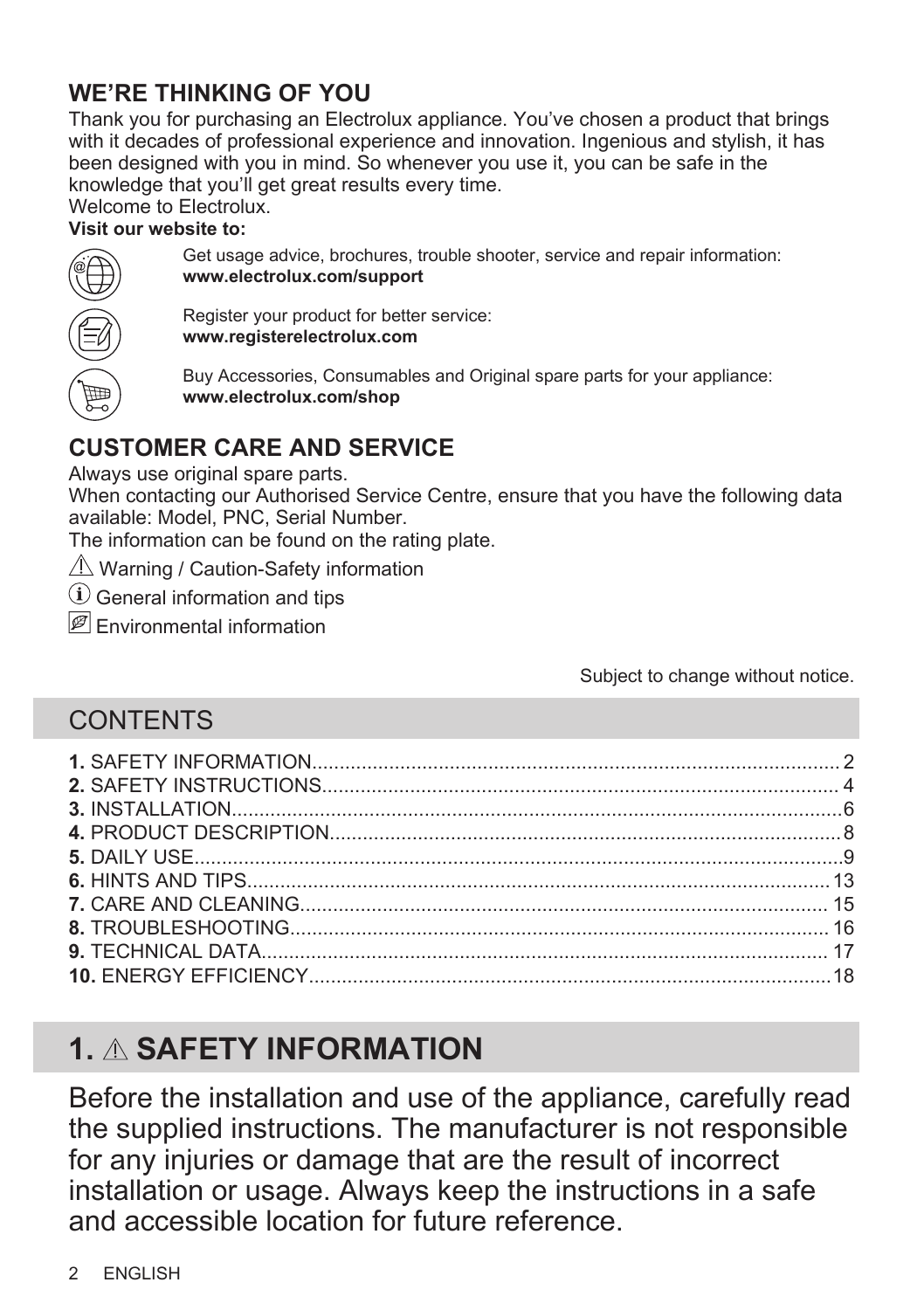# **1.1 Children and vulnerable people safety**

- This appliance can be used by children aged from 8 years and above and persons with reduced physical, sensory or mental capabilities or lack of experience and knowledge if they have been given supervision or instruction concerning the use of the appliance in a safe way and understand the hazards involved.
- Children between 3 and 8 years of age and persons with very extensive and complex disabilities shall be kept away from the appliance unless continuously supervised.
- Children of less than 3 years of age should be kept away from the appliance unless continuously supervised.
- Do not let children play with the appliance.
- Keep all packaging away from children and dispose of it appropriately.
- WARNING: Keep children and pets away from the appliance when it operates or when it cools down. Accessible parts become hot during use.
- If the appliance has a child safety device, it should be activated.
- Children shall not carry out cleaning and user maintenance of the appliance without supervision.

# **1.2 General Safety**

- WARNING: The appliance and its accessible parts become hot during use. Care should be taken to avoid touching heating elements.
- WARNING: Unattended cooking on a hob with fat or oil can be dangerous and may result in fire.
- NEVER try to extinguish a fire with water, but switch off the appliance and then cover flame e.g. with a lid or a fire blanket.
- CAUTION: The appliance must not be supplied through an external switching device, such as a timer, or connected to a circuit that is regularly switched on and off by a utility.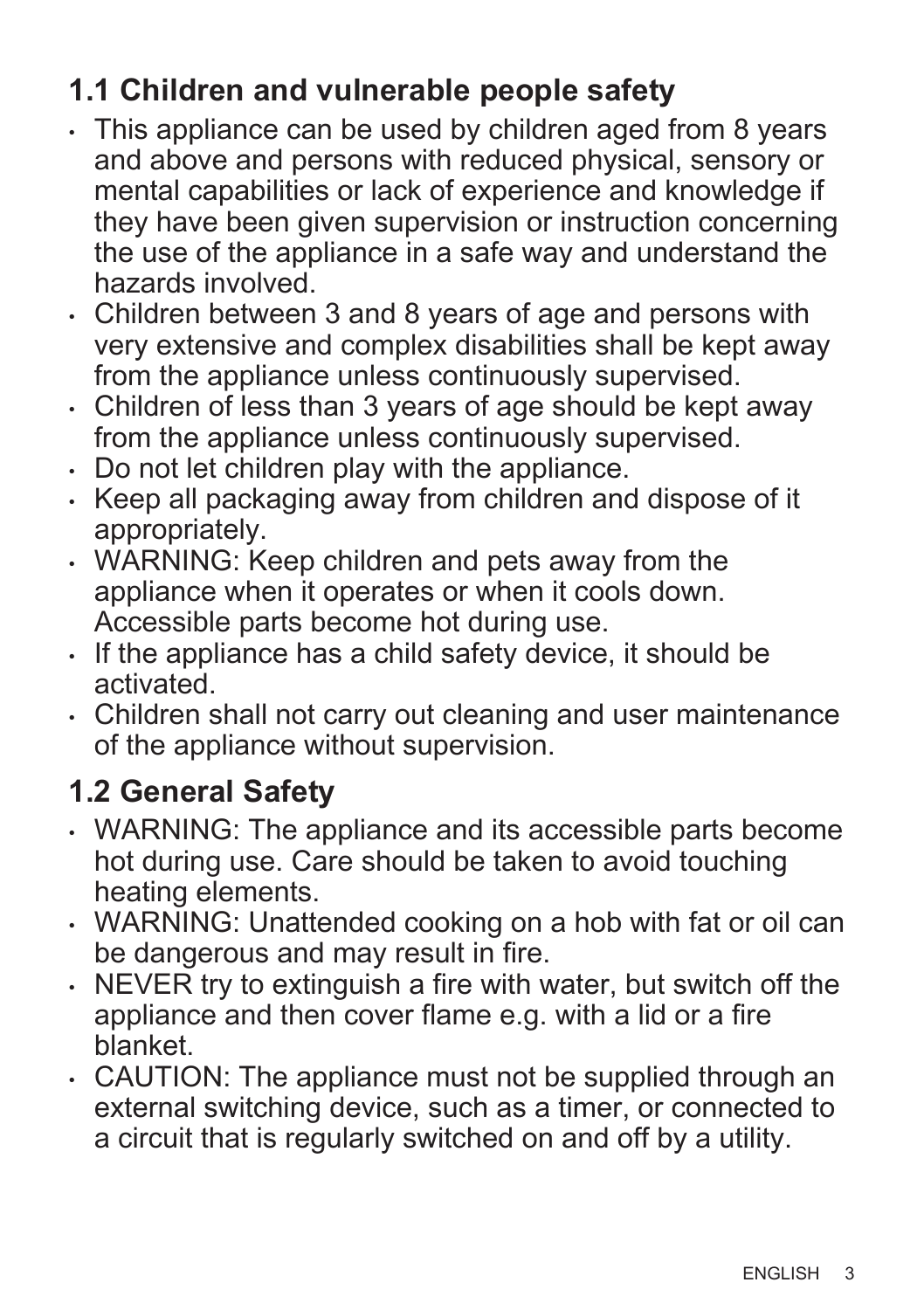- <span id="page-3-0"></span>• CAUTION: The cooking process has to be supervised. A short term cooking process has to be supervised continuously.
- WARNING: Danger of fire: Do not store items on the cooking surfaces.
- Metallic objects such as knives, forks, spoons and lids should not be placed on the hob surface since they can get hot.
- Do not use the appliance before installing it in the built-in structure.
- Do not use a steam cleaner to clean the appliance.
- After use, switch off the hob element by its control and do not rely on the pan detector.
- If the glass ceramic surface / glass surface is cracked, switch off the appliance and unplug it from the mains. In case the appliance is connected to the mains directly using junction box, remove the fuse to disconnect the appliance from power supply. In either case contact the Authorised Service Centre.
- If the supply cord is damaged, it must be replaced by the manufacturer, an authorized Service or similarly qualified persons in order to avoid a hazard.
- WARNING: Use only hob guards designed by the manufacturer of the cooking appliance or indicated by the manufacturer of the appliance in the instructions for use as suitable or hob guards incorporated in the appliance. The use of inappropriate guards can cause accidents.

# **2.** SAFETY INSTRUCTIONS

### **2.1 Installation**



#### **WARNING!**

Only a qualified person must install this appliance.



#### **WARNING!**

Risk of injury or damage to the appliance.

Remove all the packaging.

- Do not install or use a damaged appliance.
- Follow the installation instructions supplied with the appliance.
- Keep the minimum distance from other appliances and units.
- Always take care when moving the appliance as it is heavy. Always use safety gloves and enclosed footwear.
- Seal the cut surfaces with a sealant to prevent moisture from causing swelling.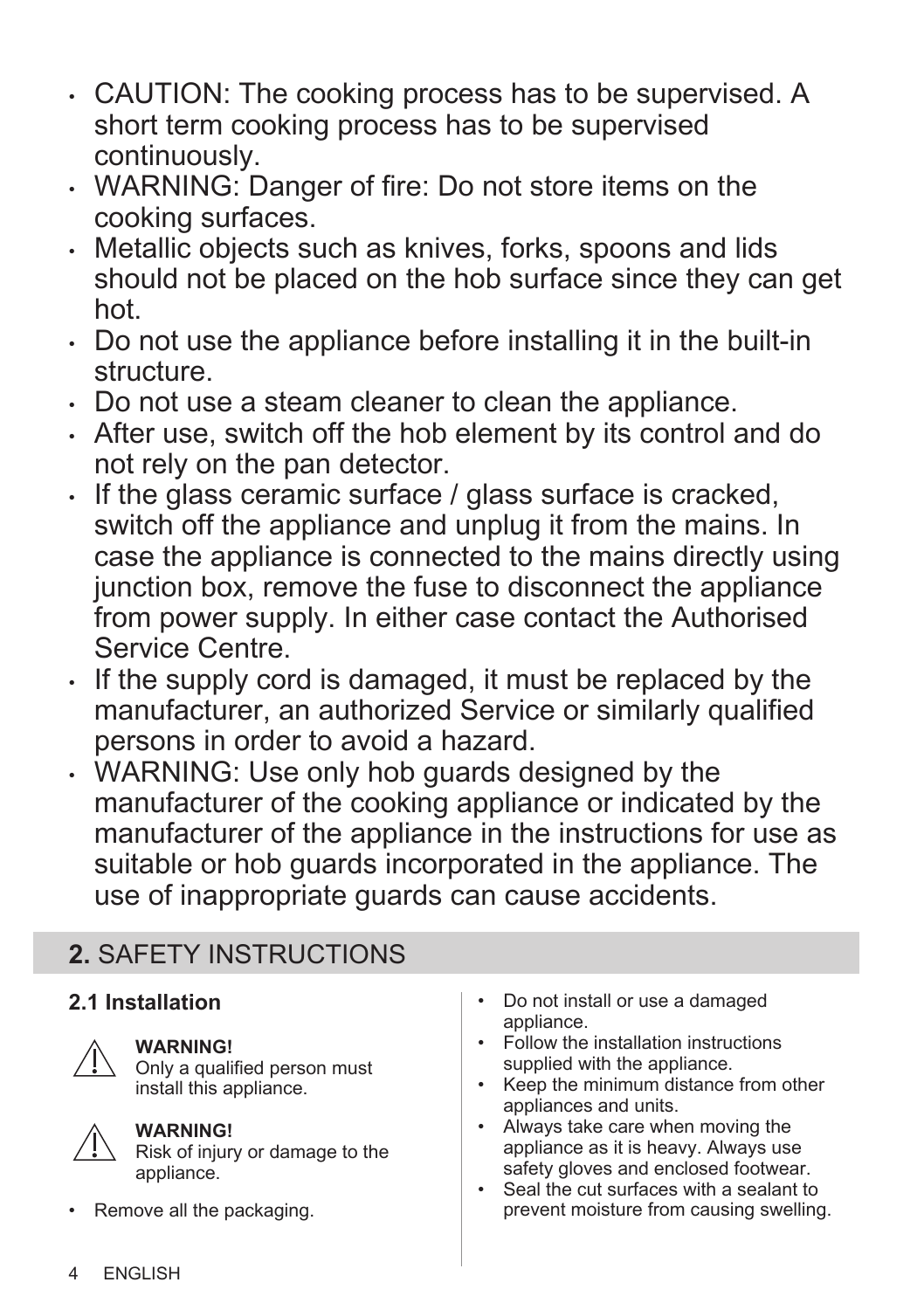- Protect the bottom of the appliance from steam and moisture.
- Do not install the appliance next to a door or under a window. This prevents hot cookware from falling from the appliance when the door or the window is opened.
- Each appliance has cooling fans on the bottom.
- If the appliance is installed above a drawer:
	- Do not store any small pieces or sheets of paper that could be pulled in, as they can damage the cooling fans or impair the cooling system.
	- Keep a distance of minimum 2 cm between the bottom of the appliance and parts stored in the drawer.
- Remove any separator panels installed in the cabinet below the appliance.

### **2.2 Electrical Connection**

#### **WARNING!**

Risk of fire and electric shock.

- All electrical connections should be made by a qualified electrician.
- The appliance must be earthed.
- Before carrying out any operation make sure that the appliance is disconnected from the power supply.
- Make sure that the parameters on the rating plate are compatible with the electrical ratings of the mains power supply.
- Make sure the appliance is installed correctly. Loose and incorrect electricity mains cable or plug (if applicable) can make the terminal become too hot.
- Use the correct electricity mains cable.
- Do not let the electricity mains cable tangle.
- Make sure that a shock protection is installed.
- Use the strain relief clamp on the cable.
- Make sure the mains cable or plug (if applicable) does not touch the hot appliance or hot cookware, when you connect the appliance to the near sockets.
- Do not use multi-plug adapters and extension cables.
- Make sure not to cause damage to the mains plug (if applicable) or to the mains cable. Contact our Authorised Service

Centre or an electrician to change a damaged mains cable.

- The shock protection of live and insulated parts must be fastened in such a way that it cannot be removed without tools.
- Connect the mains plug to the mains socket only at the end of the installation. Make sure that there is access to the mains plug after the installation.
- If the mains socket is loose, do not connect the mains plug.
- Do not pull the mains cable to disconnect the appliance. Always pull the mains plug.
- Use only correct isolation devices: line protecting cut-outs, fuses (screw type fuses removed from the holder), earth leakage trips and contactors.
- The electrical installation must have an isolation device which lets you disconnect the appliance from the mains at all poles. The isolation device must have a contact opening width of minimum 3 mm.

### **2.3 Use**



#### **WARNING!**

Risk of injury, burns and electric shock.

- Remove all the packaging, labelling and protective film (if applicable) before first use.
- This appliance is for household use only.
- Do not change the specification of this appliance.
- Make sure that the ventilation openings are not blocked.
- Do not let the appliance stay unattended during operation.
- Set the cooking zone to "off" after each use.
- Do not rely on the pan detector.
- Do not put cutlery or saucepan lids on the cooking zones. They can become hot.
- Do not operate the appliance with wet hands or when it has contact with water.
- Do not use the appliance as a work surface or as a storage surface.
- If the surface of the appliance is cracked, disconnect immediately the appliance from the power supply. This to prevent an electrical shock.
- Users with a pacemaker must keep a distance of minimum 30 cm from the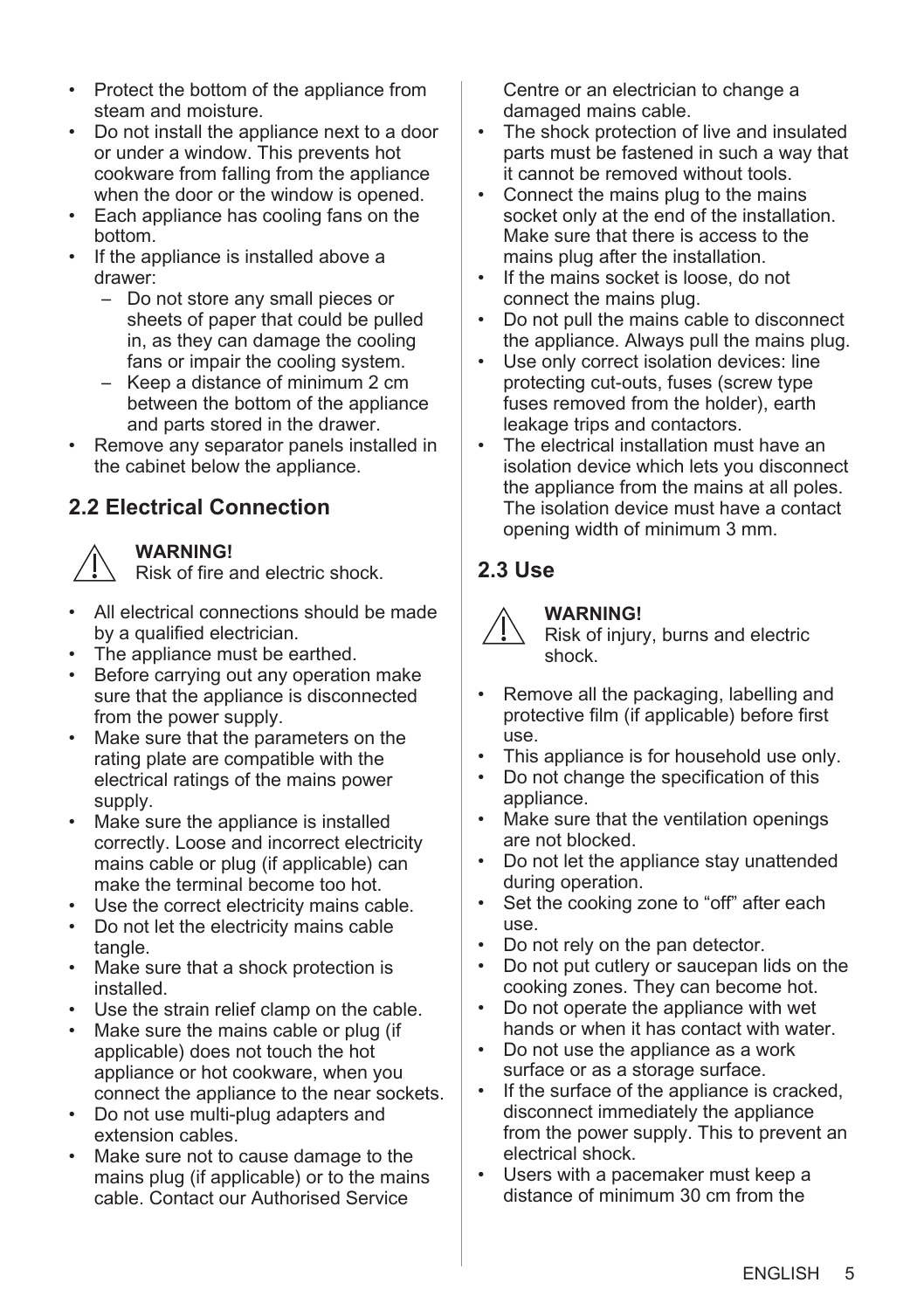<span id="page-5-0"></span>induction cooking zones when the appliance is in operation.

• When you place food into hot oil, it may splash.



#### **WARNING!**

Risk of fire and explosion

- Fats and oil when heated can release flammable vapours. Keep flames or heated objects away from fats and oils when you cook with them.
- The vapours that very hot oil releases can cause spontaneous combustion.
- Used oil, that can contain food remnants. can cause fire at a lower temperature than oil used for the first time.
- Do not put flammable products or items that are wet with flammable products in, near or on the appliance.



#### **WARNING!**

Risk of damage to the appliance.

- Do not keep hot cookware on the control panel.
- Do not put a hot pan cover on the glass surface of the hob.
- Do not let cookware boil dry.
- Be careful not to let objects or cookware fall on the appliance. The surface can be damaged.
- Do not activate the cooking zones with empty cookware or without cookware.
- Do not put aluminium foil on the appliance.
- Cookware made of cast iron, aluminium or with a damaged bottom can cause scratches on the glass / glass ceramic. Always lift these objects up when you have to move them on the cooking surface.
- This appliance is for cooking purposes only. It must not be used for other purposes, for example room heating.

# **3.** INSTALLATION

**WARNING!**

Refer to Safety chapters.

### **2.4 Care and cleaning**

- Clean the appliance regularly to prevent the deterioration of the surface material.
- Switch off the appliance and let it cool down before cleaning.
- Do not use water spray and steam to clean the appliance.
- Clean the appliance with a moist soft cloth. Use only neutral detergents. Do not use abrasive products, abrasive cleaning pads, solvents or metal objects.

### **2.5 Service**

- To repair the appliance contact the Authorised Service Centre. Use original spare parts only.
- Concerning the lamp(s) inside this product and spare part lamps sold separately: These lamps are intended to withstand extreme physical conditions in household appliances, such as temperature, vibration, humidity, or are intended to signal information about the operational status of the appliance. They are not intended to be used in other applications and are not suitable for household room illumination.

### **2.6 Disposal**



#### **WARNING!**

Risk of injury or suffocation.

- Contact your municipal authority for information on how to discard the appliance correctly.
- Disconnect the appliance from the mains supply.
- Cut off the mains electrical cable close to the appliance and dispose of it.

### **3.1 Before the installation**

Before you install the hob, write down the information below from the rating plate. The rating plate is on the bottom of the hob.

Serial number ...........................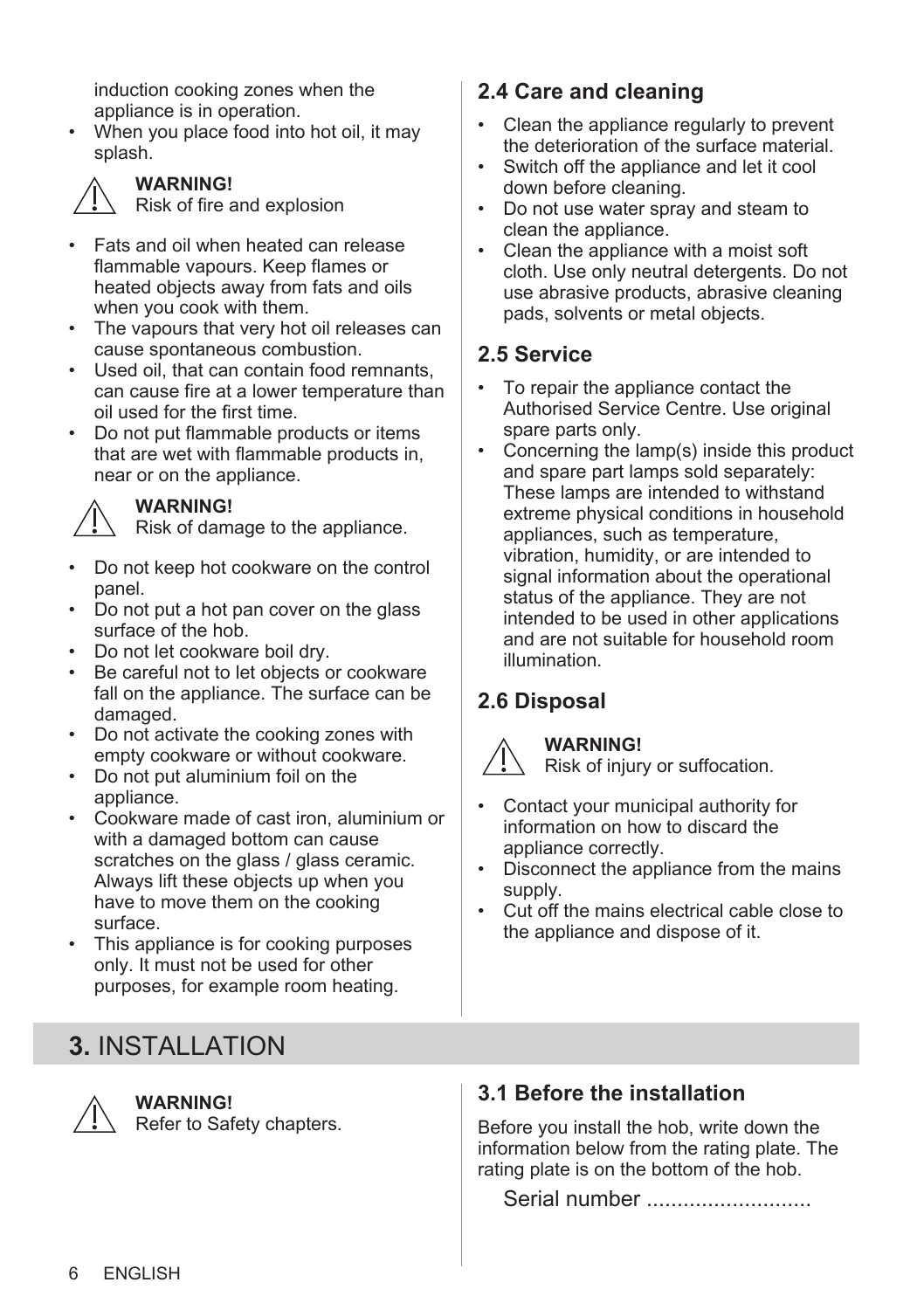### **3.2 Built-in hobs**

Only use the built-in hobs after you assemble the hob into correct built-in units and work surfaces that align to the standards.

### **3.3 Connection cable**

- For a single phase or two phase connection, use the cable type: H05BB-F or H03V2V2-F which withstands a temperature of 90 °C or higher.
- To replace the damaged mains cable, use the cable: H05BB-F or H03V2V2-F which withstands a temperature of 90 °C or higher.

### **3.4 Assembly**

If you install the hob under a hood, please see the installation instructions of the hood for the minimum distance between the appliances.



If the appliance is installed above a drawer, the hob ventilation can warm up the items stored in the drawer during the cooking process.



**D** YouTube

**www.youtube.com/electrolux www.youtube.com/aeg**

How to install your Electrolux Induction Hob - Worktop installation

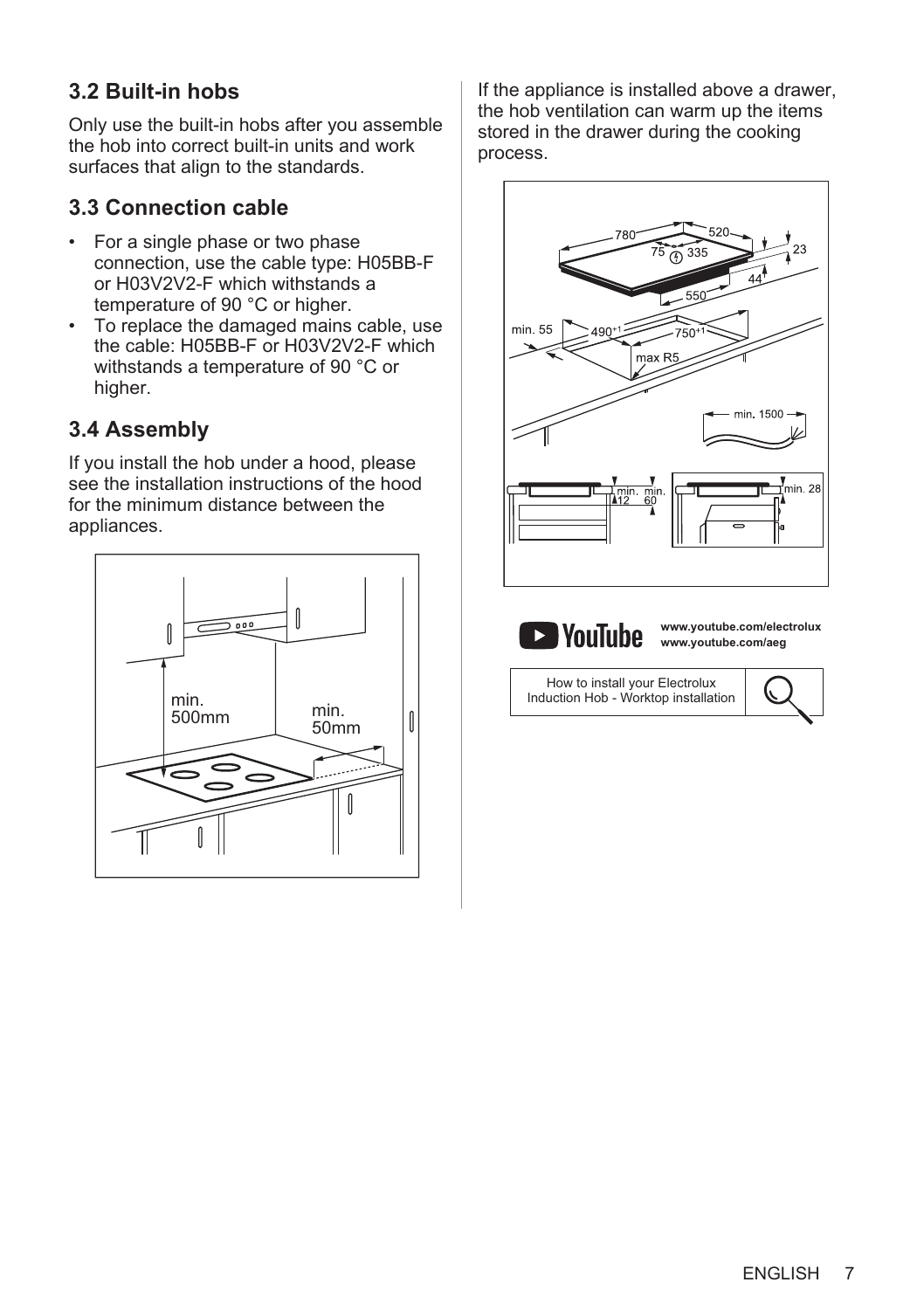# <span id="page-7-0"></span>**4.** PRODUCT DESCRIPTION

### **4.1 Cooking surface layout**



### **4.2 Control panel layout**



Use the sensor fields to operate the appliance. The displays, indicators and sounds tell which functions operate.

|                 | Sensor<br>field | <b>Function</b>                   | <b>Comment</b>                                                 |
|-----------------|-----------------|-----------------------------------|----------------------------------------------------------------|
|                 | ( l )           | ON / OFF                          | To activate and deactivate the hob.                            |
|                 | দা              | Lock / Child Safety Device        | To lock / unlock the control panel.                            |
| 3               |                 | Pause                             | To activate and deactivate the function.                       |
| $\vert 4 \vert$ | ٠               | Heat setting display              | To show the heat setting.                                      |
| $\overline{5}$  | ٠               | Timer indicators of cooking zones | To show for which zone you set the time.                       |
| 6               |                 | Timer display                     | To show the time in minutes.                                   |
|                 | ଛ               | Hob <sup>2</sup> Hood             | To activate and deactivate the manual mode of the<br>function. |
|                 |                 |                                   | To select the cooking zone.                                    |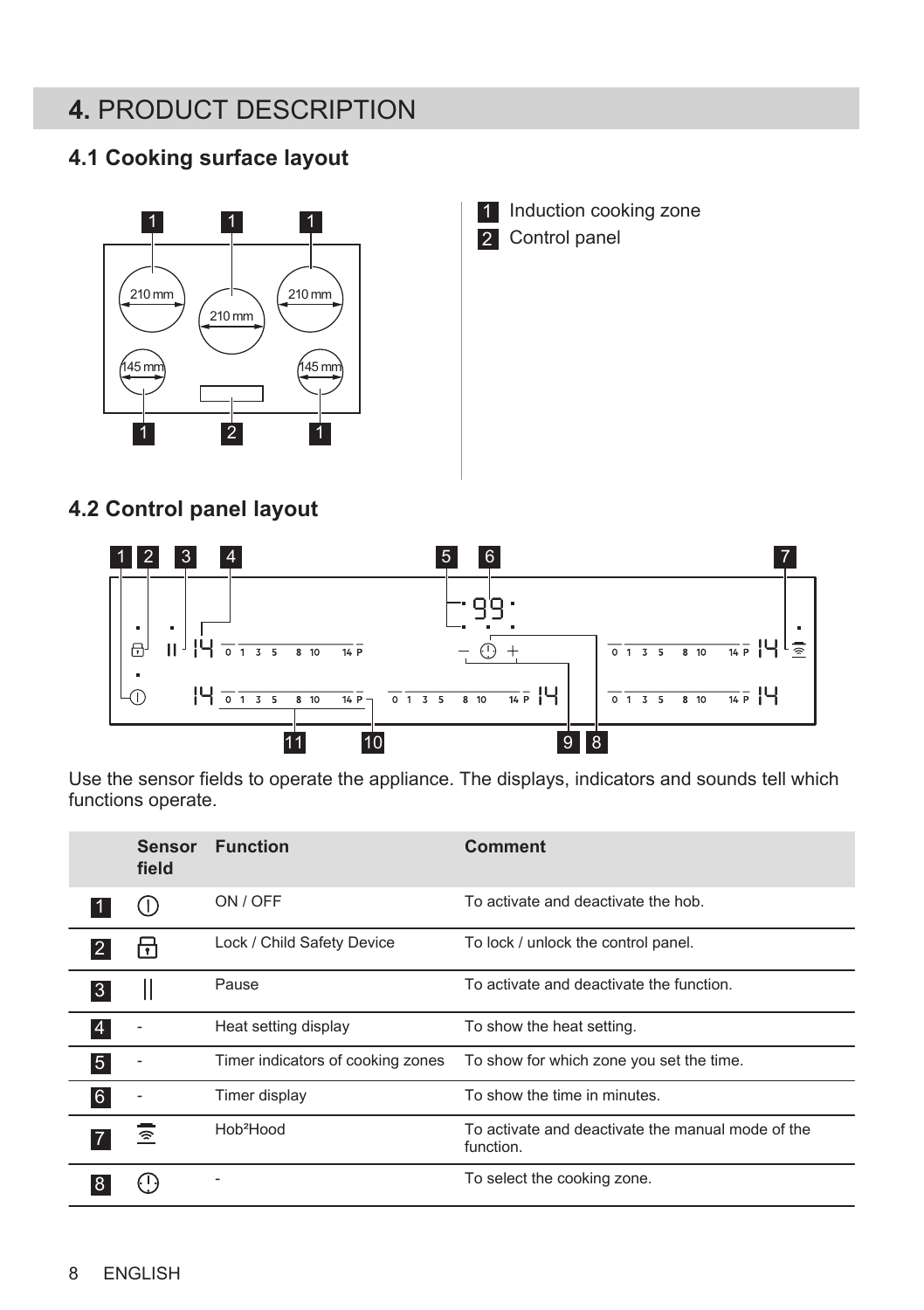<span id="page-8-0"></span>

|                | <b>Sensor</b><br>field | <b>Function</b> | <b>Comment</b>                    |
|----------------|------------------------|-----------------|-----------------------------------|
| $\overline{9}$ |                        |                 | To increase or decrease the time. |
| 10             | υ                      | PowerBoost      | To activate the function.         |
|                | ۰                      | Control bar     | To set a heat setting.            |

### **4.3 Heat setting displays**

| <b>Display</b>           | <b>Description</b>                                                                                    |
|--------------------------|-------------------------------------------------------------------------------------------------------|
| O                        | The cooking zone is deactivated.                                                                      |
|                          | The cooking zone operates.                                                                            |
| U                        | Pause operates.                                                                                       |
| [B]                      | Automatic Heat Up operates.                                                                           |
| $\lceil P \rceil$        | PowerBoost operates.                                                                                  |
| [E]<br>+ digit           | There is a malfunction.                                                                               |
|                          | OptiHeat Control (3 step Residual heat indicator): continue cooking / keep warm / resid-<br>ual heat. |
|                          | Lock / Child Safety Device operates.                                                                  |
| $\lceil \digamma \rceil$ | Incorrect or too small cookware or no cookware on the cooking zone.                                   |
|                          | Automatic Switch Off operates.                                                                        |

#### **4.4 OptiHeat Control (3 step Residual heat indicator) WARNING!**  $\boxed{\Xi}/\boxed{\Xi}$  /  $\boxed{\Box}$  There is a risk of burns from residual heat. The indicators show the level of the residual heat for the cooking zones you are currently using. The indicators may also come on for the neighbouring cooking zones even if you are not using them. The induction cooking zones produce the heat necessary for the cooking process directly in the bottom of the cookware. The glass ceramic is heated by the heat of the cookware.

### **5.** DAILY USE



**WARNING!** Refer to Safety chapters.

### **5.1 Activating and deactivating**

Touch  $\overline{0}$  for 1 second to activate or deactivate the hob.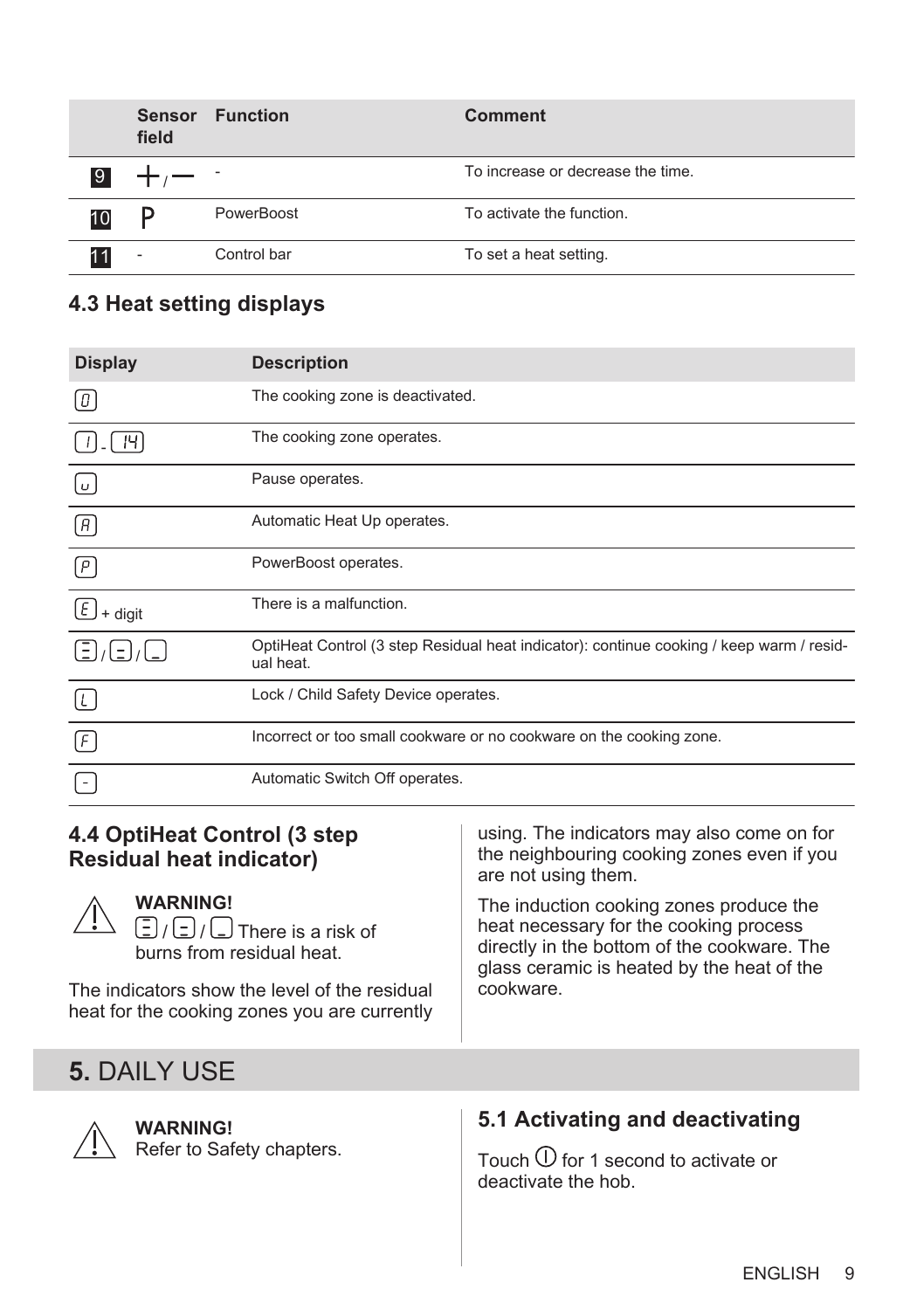### **5.2 Automatic Switch Off**

#### **The function deactivates the hob automatically if:**

- all cooking zones are deactivated,
- you do not set the heat setting after you activate the hob,
- you spill something or put something on the control panel for more than 10 seconds (a pan, a cloth, etc.). An acoustic signal sounds and the hob deactivates. Remove the object or clean the control panel.
- the hob gets too hot (e.g. when a saucepan boils dry). Let the cooking zone cool down before you use the hob again.
- you use incorrect cookware. The symbol  $E$  comes on and the cooking zone deactivates automatically after 2 minutes.
- you do not deactivate a cooking zone or change the heat setting. After some time

 comes on and the hob deactivates. **The relation between the heat setting and the time after which the hob deactivates:**

| <b>Heat setting</b> | The hob deactivates<br>after |
|---------------------|------------------------------|
| $\omega$ , 1 - 3    | 6 hours                      |
| $4 - 7$             | 5 hours                      |
| $8 - 9$             | 4 hours                      |
| $10 - 14$           | $1.5$ hour                   |

## **5.3 The heat setting**

To set or change the heat setting:

Touch the control bar at the correct heat setting or move your finger along the control bar until you reach the correct heat setting.



# **5.4 Automatic Heat Up**

Activate this function to get a desired heat setting in a shorter time. When it is on, the zone operates on the highest setting in the beginning and then continues to cook at the desired heating setting.



To activate the function the cooking zone must be cold.

### **To activate the function for a cooking**

**zone:** touch  $P$  ( $P$  comes on). Immediately touch a desired heat setting. After 3 seconds  $\lceil A \rceil$  comes on.

**To deactivate the function:** change the heat setting.

### **5.5 PowerBoost**

This function makes more power available to the induction cooking zones. The function can be activated for the induction cooking zone only for a limited period of time. After this time the induction cooking zone automatically sets back to the highest heat setting.



Refer to "Technical data" chapter.

**To activate the function for a cooking zone:** touch  $P \nvert P$  comes on.

**To deactivate the function:** change the heat setting.

### **5.6 Timer**

#### • **Count Down Timer**

You can use this function to set the length of a single cooking session.

First set the heat setting for the cooking zone, then set the function.

**To set the cooking zone:** touch repeatedly until the indicator of a cooking zone appears.

**To activate the function:** touch  $\pm$  of the timer to set the time (00 - 99 minutes). When the indicator of the cooking zone starts to flash, the time counts down.

To see the remaining time: touch  $\mathbb O$  to set the cooking zone. The indicator of the cooking zone starts to flash. The display shows the remaining time.

To change the time: touch  $\bigcirc$  to set the cooking zone. Touch  $+$  or  $-$ .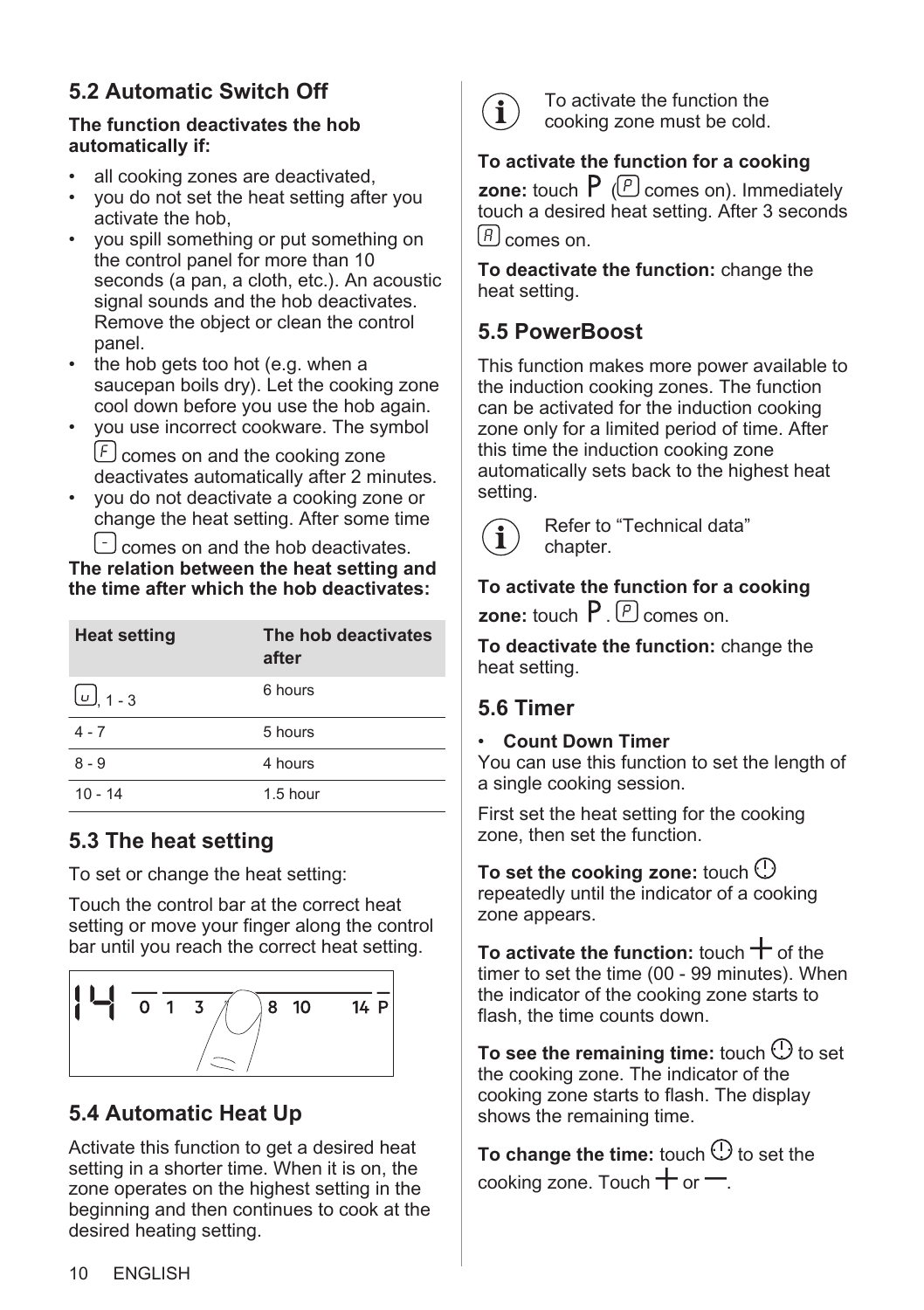### **To deactivate the function:** touch  $\bigoplus$  to set

the cooking zone and then touch  $\equiv$ . The remaining time counts down to **00**. The indicator of the cooking zone disappears.



When the countdown ends, an acoustic signal sounds and **00** flashes. The cooking zone deactivates.

### **To stop the sound:** touch  $\mathbb{O}$ .

#### • **CountUp Timer**

You can use this function to monitor how long the cooking zone operates.

**To set the cooking zone:** touch repeatedly until the indicator of a cooking zone appears.

**To activate the function:** touch  $\equiv$  of the

timer.  $U^{\text{p}}$  appears. When the indicator of the cooking zone starts to flash, the time counts

up. The display switches between  $\mathsf{U}^{\mathsf{P}}$  and the counted time (in minutes).

#### **To see how long the cooking zone**

**operates:** touch  $\bigcirc$  to set the cooking zone. The indicator of the cooking zone starts to flash. The display shows how long the zone operates.

**To deactivate the function:** touch  $\bigcirc$  and

then touch  $+$  or  $-$ . The indicator of the cooking zone disappears.

#### • **Minute Minder**

You can use this function when the hob is activated and the cooking zones do not

operate. The heat setting display shows  $[0]$ .

### **To activate the function:** touch  $\mathbb O$  and then

touch  $+$  or  $-$  of the timer to set the time. When the time finishes, an acoustic signal sounds and **00** flashes.

To stop the sound: touch  $\mathbb{O}$ .



The function has no effect on the operation of the cooking zones.

### **5.7 Pause**

This function sets all cooking zones that operate to the lowest heat setting.

When the function operates, all other symbols on the control panels are locked.

The function does not stop the timer functions.

Touch  $\|\cdot\|$  to activate the function.

 comes on. The heat setting is lowered to 1.

**To deactivate the function**, touch  $\parallel$  . The previous heat setting comes on.

### **5.8 Lock**

You can lock the control panel while cooking zones operate. It prevents an accidental change of the heat setting.

#### **Set the heat setting first.**

**To activate the function:** touch **句**. [1] comes on for 4 seconds. The Timer stays on.

**To deactivate the function: touch <b>F** The previous heat setting comes on.



When you deactivate the hob, you also deactivate this function.

### **5.9 Child Safety Device**

This function prevents an accidental operation of the hob.

**To activate the function:** activate the hob with  $\mathbb O$ . Do not set any heat setting. Touch  $\overline{f}$  for 4 seconds.  $\overline{f}$  comes on. Deactivate the hob with  $\mathcal D$ 

**To deactivate the function:** activate the hob with  $\mathbb O$ . Do not set any heat setting. Touch  $\overline{1}$  for 4 seconds.  $\boxed{0}$  comes on. Deactivate the hob with  $\mathbb O$ 

**To override the function for only one cooking time:** activate the hob with  $\mathbb{O}$ .  $\Box$ comes on. Touch for 4 seconds. **Set the heat setting in 10 seconds.** You can operate the hob. When you deactivate the hob with  $\mathbb O$  the function operates again.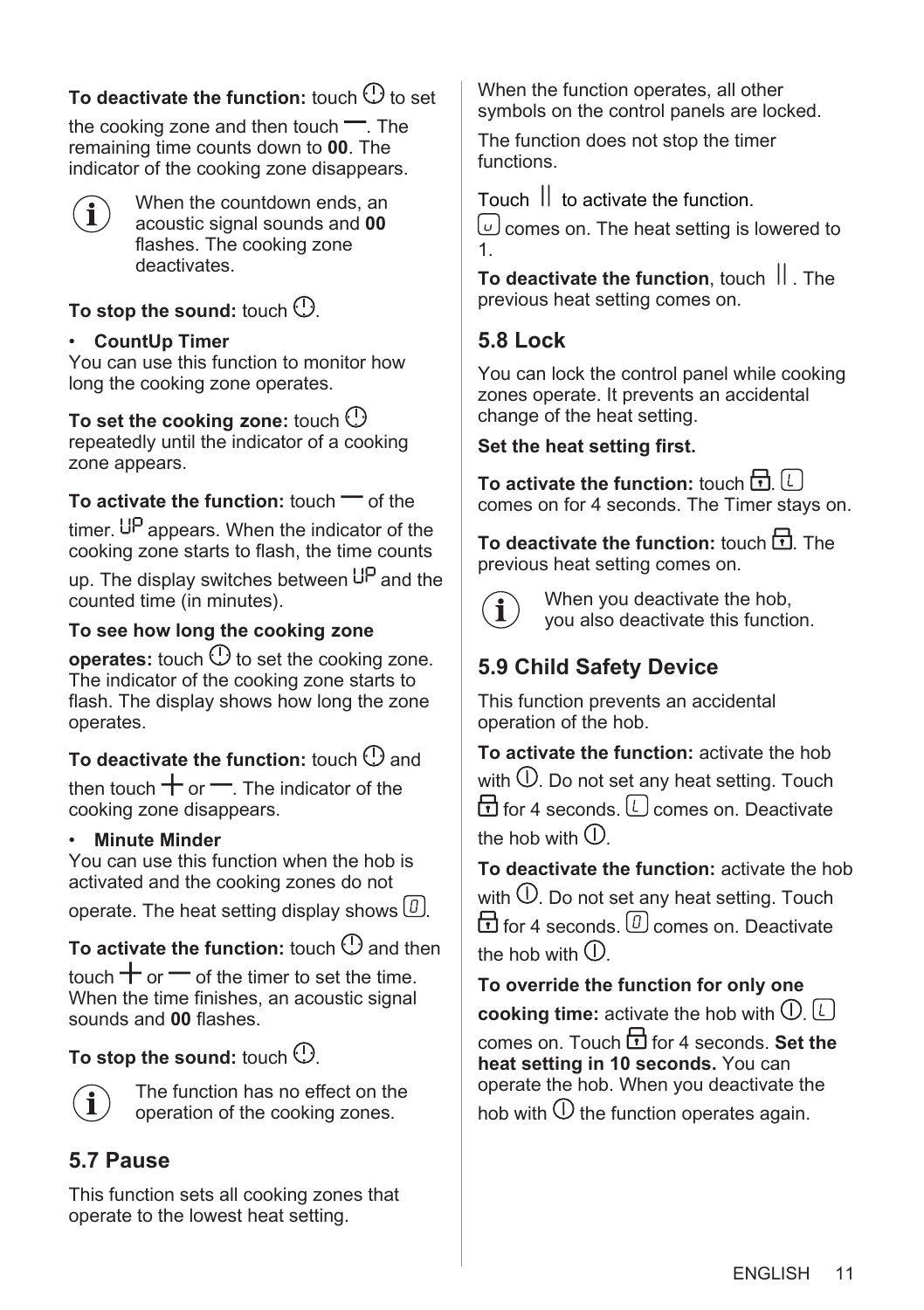#### **5.10 OffSound Control (Deactivating and activating the sounds)**

Deactivate the hob. Touch  $\overline{0}$  for 3 seconds. The display comes on and goes out. Touch  $\overline{F}$  for 3 seconds.  $\overline{60}$  or  $\overline{F}$  comes on. Touch

 $+$  of the timer to choose one of the following:

- $\overline{b}$  the sounds are off
- **60** the sounds are on

To confirm your selection wait until the hob deactivates automatically.

When the function is set to  $\mathbb{U}$  you can hear the sounds only when:

- vou touch  $\mathbb O$
- Minute Minder comes down
- Count Down Timer comes down
- you put something on the control panel.

#### **5.11 Power management**

- Cooking zones are grouped according to the location and number of the phases in the hob. See the illustration.
- Each phase has a maximum electricity loading of 3700 W.
- The function divides the power between cooking zones connected to the same phase.
- The function activates when the total electricity loading of the cooking zones connected to a single phase exceeds 3700 W.
- The function decreases the power to the other cooking zones connected to the same phase.
- The heat setting display of the reduced zones alternates between the chosen heat setting and the reduced heat setting. After some time the heat setting display of the reduced zones stays on the reduced heat setting.



### **5.12 Hob²Hood**

It is an advanced automatic function which connects the hob to a special hood. Both the hob and the hood have an infrared signal communicator. Speed of the fan is defined automatically on basis of mode setting and temperature of the hottest cookware on the hob. You can also operate the fan from the hob manually.

For most of the hoods the remote system is originally deactivated. Activate it before you use the function. For more information refer to hood user manual.

#### **Operating the function automatically**

To operate the function automatically set the automatic mode to H1 – H6. The hob is originally set to H5. The hood reacts whenever you operate the hob. The hob recognizes temperature of the cookware automatically and adjusts the speed of the fan.

#### **Automatic modes**

|                     | Automat-<br>ic light | Boiling <sup>1</sup> ) | Frying <sup>2)</sup> |
|---------------------|----------------------|------------------------|----------------------|
| Mode H <sub>0</sub> | Off                  | Off                    | Off                  |
| Mode H1             | On                   | Off                    | Off                  |
| Mode<br>$_{H2}$ 3)  | Ωn                   | Fan speed              | Fan speed            |
| Mode H <sub>3</sub> | On                   | Off                    | Fan speed            |
| Mode H4             | Ωn                   | Fan speed              | Fan speed            |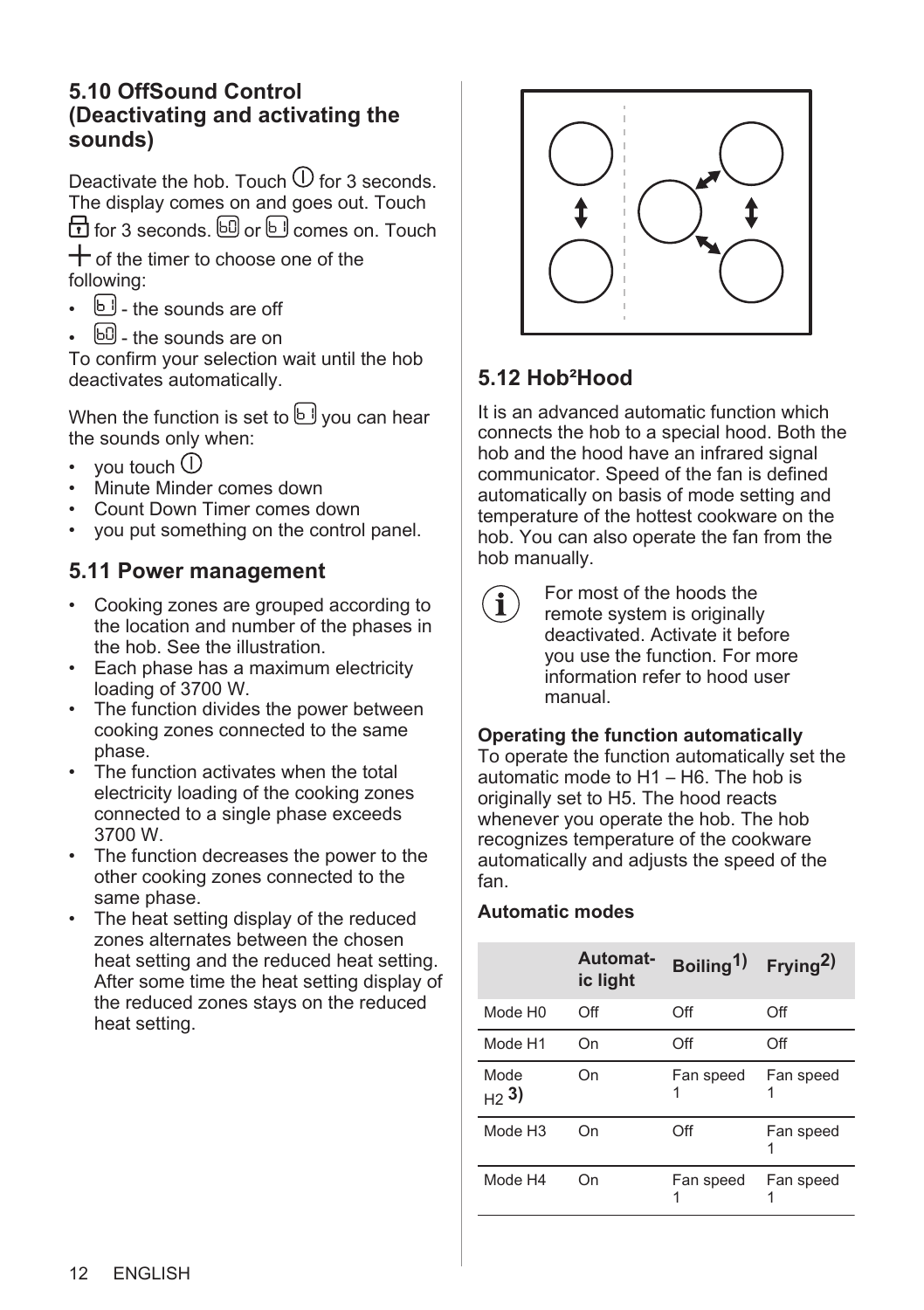<span id="page-12-0"></span>

|                     | Automat-<br>ic light | Boiling <sup>1</sup> ) Frying <sup>2</sup> ) |           |
|---------------------|----------------------|----------------------------------------------|-----------|
| Mode H <sub>5</sub> | On                   | Fan speed Fan speed                          |           |
| Mode H <sub>6</sub> | On                   | Fan speed                                    | Fan speed |

**1)** The hob detects the boiling process and acti‐ vates fan speed in accordance with automatic mode.

**2)** The hob detects the frying process and acti‐ vates fan speed in accordance with automatic mode.

**3)** This mode activates the fan and the light and does not rely on the temperature.

#### **Changing the automatic mode**

- **1.** Deactivate the appliance.
- **2.** Touch  $\bigcup$  for 3 seconds. The display comes on and goes off.
- **3.** Touch **h** for 3 seconds.
- **4.** Touch  $\Theta$  a few times until  $\left[\begin{matrix}H\end{matrix}\right]$  comes on.
- $\overline{5}$  Touch  $\overline{+}$  of the Timer to select an automatic mode.

To operate the hood directly on the hood panel deactivate the automatic mode of the function.

When you finish cooking and deactivate the hob, the hood fan may still operate for a certain period of time. After that time the system deactivates the fan automatically and prevents you from accidental activation of the fan for the next 30 seconds.

# **6.** HINTS AND TIPS



**WARNING!** Refer to Safety chapters.

### **6.1 Cookware**



For induction cooking zones a strong electro-magnetic field creates the heat in the cookware very quickly.

#### **Operating the fan speed manually**

You can also operate the function manually.

To do that touch  $\overline{\hat{\Sigma}}$  when the hob is active. This deactivates automatic operation of the function and allows you to change the fan

speed manually. When you press  $\overline{\mathcal{F}}$  you raise the fan speed by one. When you reach an intensive level and press  $\overline{\hat{\Xi}}$  again you will set fan speed to 0 which deactivates the hood fan. To start the fan again with fan speed 1 touch  $\overline{\hat{z}}$ 



To activate automatic operation of the function, deactivate the hob and activate it again.

#### **Activating the light**

You can set the hob to activate the light automatically whenever you activate the hob. To do so set the automatic mode to H1 – H6.



The light on the hood deactivates 2 minutes after deactivating the hob.

Use the induction cooking zones with suitable cookware.

- The bottom of the cookware must be as thick and flat as possible.
- Ensure pan bases are clean and dry before placing on the hob surface.
- In order to avoid scratches, do not slide or rub the pot across the ceramic glass.

**Cookware material**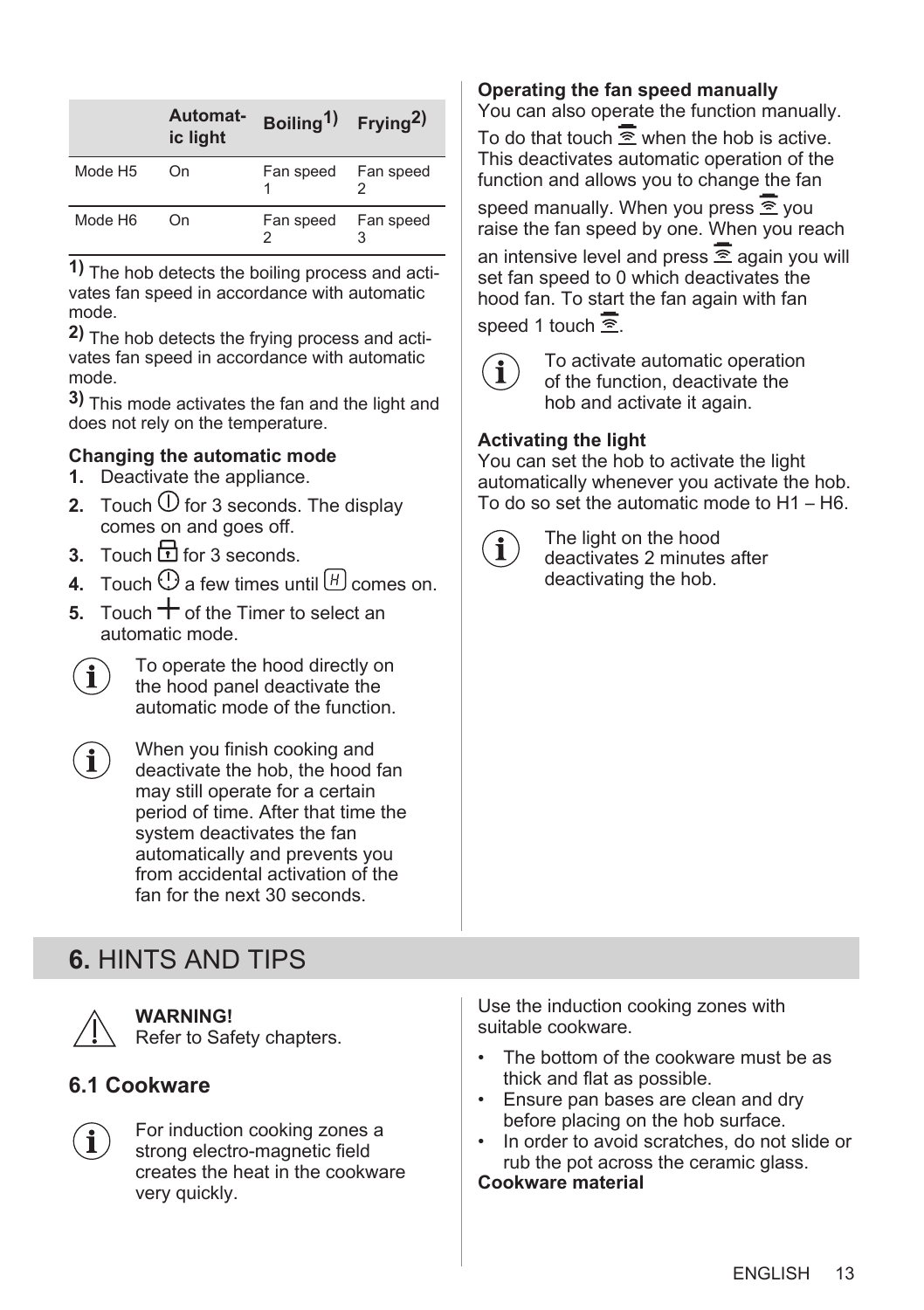- **correct:** cast iron, steel, enamelled steel, stainless steel, multi-layer bottom (with a correct marking from a manufacturer).
- not correct: aluminium, copper, brass, glass, ceramic, porcelain.

**Cookware is suitable for an induction hob if:**

- water boils very quickly on a zone set to the highest heat setting.
- a magnet pulls on to the bottom of the cookware.

#### **Cookware dimensions**

- Induction cooking zones adapt to the dimension of the bottom of the cookware automatically.
- The cooking zone efficiency is related to the diameter of the cookware. The cookware with a diameter smaller than the minimum receives only a part of the power generated by the cooking zone.
- For both safety reasons and optimal cooking results, do not use cookware larger than indicated in "Cooking zones specification". Avoid keeping cookware close to the control panel during the cooking session. This might impact the functioning of the control panel or accidentally activate hob functions.



Refer to "Technical data".

### **6.2 The noises during operation**

**If you can hear:**

- crack noise: cookware is made of different materials (a sandwich construction).
- whistle sound: you use a cooking zone with a high power level and the cookware is made of different materials (a sandwich construction).
- humming: you use a high power level.
- clicking: electric switching occurs.
- hissing, buzzing: the fan operates.

**The noises are normal and do not indicate any malfunction.**

### **6.3 Öko Timer (Eco Timer)**

To save energy, the heater of the cooking zone deactivates before the count down timer sounds. The difference in the operation time depends on the heat setting level and the length of the cooking operation.

#### **6.4 Examples of cooking applications**

The correlation between the heat setting of a zone and its consumption of power is not linear. When you increase the heat setting, it is not proportional to the increase of the consumption of power. It means that a cooking zone with the medium heat setting uses less than a half of its power.



The data in the table is for quidance only.

| <b>Heat setting</b>          | Use to:                                                          | <b>Time</b><br>(min) | <b>Hints</b>                                                                                    |
|------------------------------|------------------------------------------------------------------|----------------------|-------------------------------------------------------------------------------------------------|
| $\lfloor \omega \rfloor$ - 1 | Keep cooked food warm.                                           | as neces-<br>sary    | Put a lid on the cookware.                                                                      |
| $1 - 3$                      | Hollandaise sauce, melt: butter, choco-<br>late, gelatine.       | $5 - 25$             | Mix from time to time.                                                                          |
| $1 - 3$                      | Solidify: fluffy omelettes, baked eggs.                          | $10 - 40$            | Cook with a lid on.                                                                             |
| $3 - 5$                      | Simmer rice and milkbased dishes.<br>heat up ready-cooked meals. | $25 - 50$            | Add at least twice as much liquid as<br>rice, mix milk dishes halfway through<br>the procedure. |
| $5 - 7$                      | Steam vegetables, fish, meat.                                    | $20 - 45$            | Add a couple of tablespoons of liquid.                                                          |
| $7 - 9$                      | Steam potatoes.                                                  | $20 - 60$            | Use max. $\frac{1}{4}$ I of water for 750 g of po-<br>tatoes.                                   |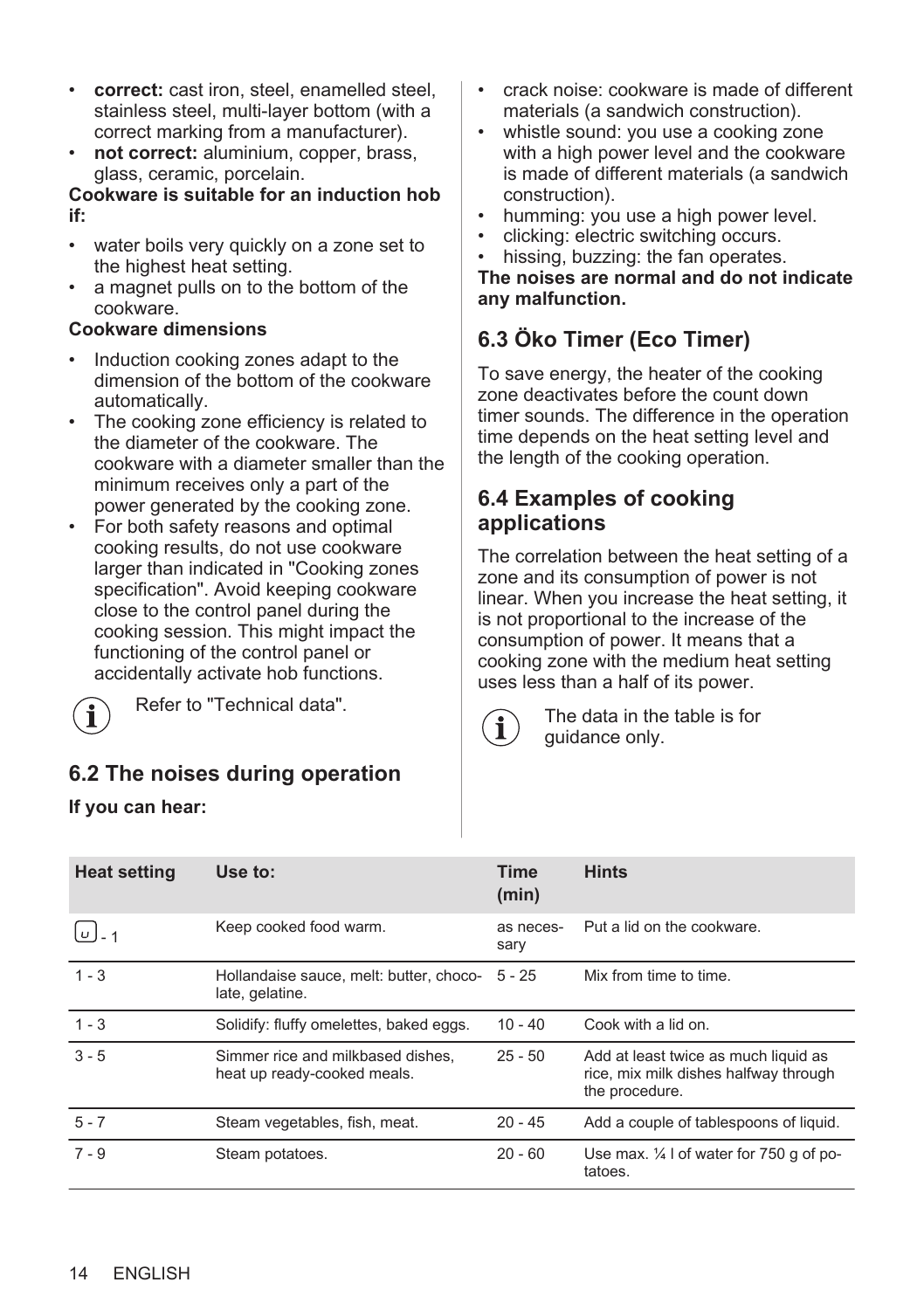<span id="page-14-0"></span>

| <b>Heat setting</b> | Use to:                                                                                                            | Time<br>(min)     | <b>Hints</b>                          |
|---------------------|--------------------------------------------------------------------------------------------------------------------|-------------------|---------------------------------------|
| $7 - 9$             | Cook larger quantities of food, stews<br>and soups.                                                                | $60 - 150$        | Up to 3 I of liquid plus ingredients. |
| $9 - 12$            | Gentle fry: escalope, veal cordon bleu,<br>cutlets, rissoles, sausages, liver, roux,<br>eggs, pancakes, doughnuts. | as neces-<br>sary | Turn halfway through.                 |
| $12 - 13$           | Heavy fry, hash browns, loin steaks,<br>steaks.                                                                    | $5 - 15$          | Turn halfway through.                 |
| 14                  | Boil water, cook pasta, sear meat (goulash, pot roast), deep-fry chips.                                            |                   |                                       |
|                     | Boil large quantities of water. PowerBoost is activated.                                                           |                   |                                       |

### **6.5 Hints and Tips for Hob²Hood**

When you operate the hob with the function:

- Protect the hood panel from direct sunlight.
- Do not spot halogen light on the hood panel.
- Do not cover the hob control panel.<br>• Do not interrupt the signal between
- Do not interrupt the signal between the hob and the hood (e.g. with the hand, a cookware handle or a tall pot). See the picture.

#### **The hood in the picture is only exemplary.**



# **7.** CARE AND CLEANING



### **WARNING!**

Refer to Safety chapters.

### **7.1 General information**

Clean the hob after each use.

- Always use cookware with a clean base.
- Scratches or dark stains on the surface have no effect on how the hob operates.
- Use a special cleaner suitable for the surface of the hob.
- Use a special scraper for the glass.



Other remotely controlled appliances may block the signal. Do not use any such appliances near to the hob while Hob²Hood is on.

#### **Cooker hoods with the Hob²Hood function**

To find the full range of cooker hoods which work with this function refer to our consumer website. The Electrolux cooker hoods that work with this function must have the symbol . G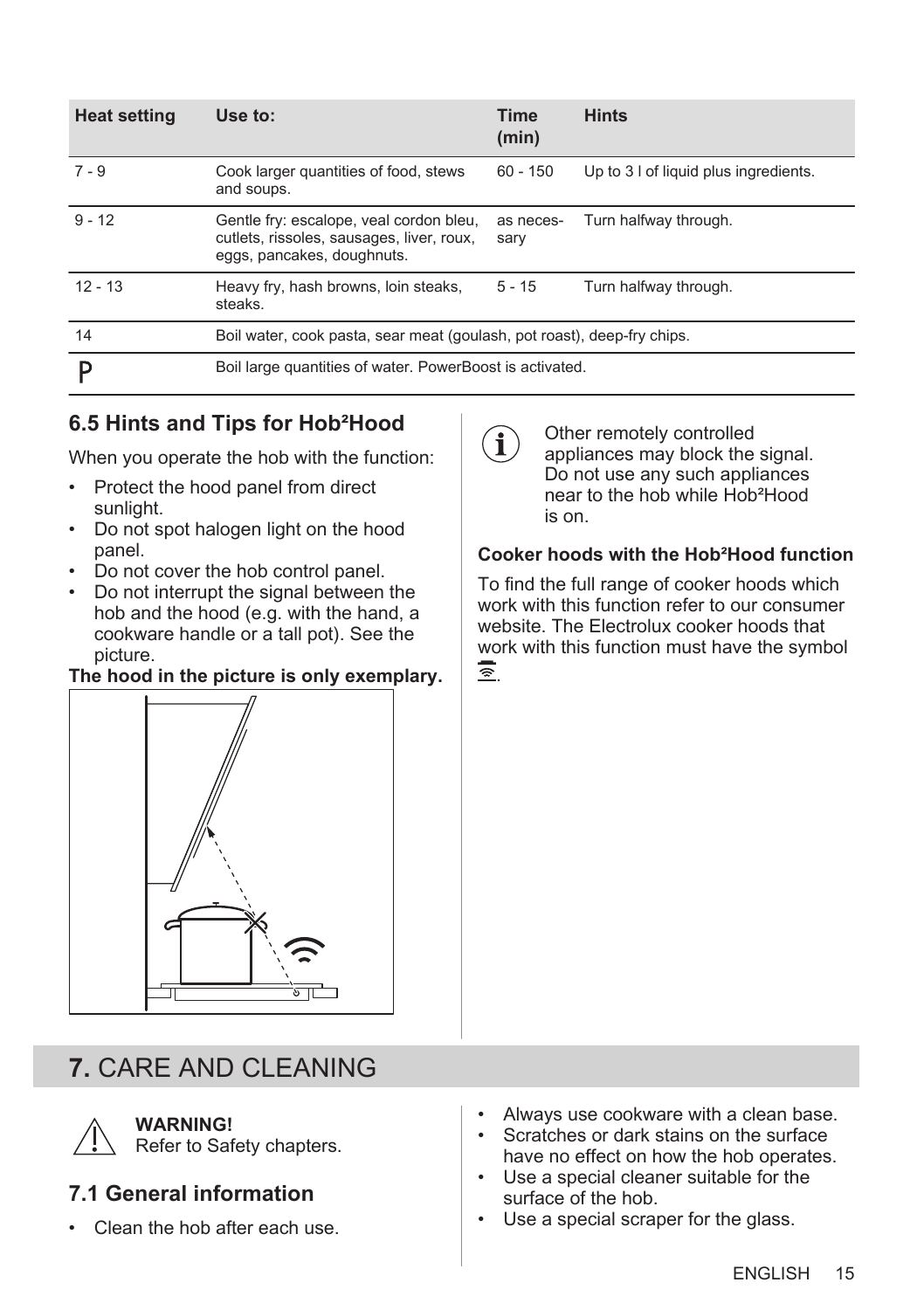### <span id="page-15-0"></span>**7.2 Cleaning the hob**

- **Remove immediately:** melted plastic, plastic foil, sugar and food with sugar. otherwise, the dirt can cause damage to the hob. Take care to avoid burns. Use a special hob scraper on the glass surface at an acute angle and move the blade on the surface.
- **Remove when the hob is sufficiently cool:** limescale rings, water rings, fat

# **8.** TROUBLESHOOTING

stains, shiny metallic discoloration. Clean the hob with a moist cloth and a nonabrasive detergent. After cleaning, wipe the hob dry with a soft cloth.

• **Remove shiny metallic discoloration:** use a solution of water with vinegar and clean the glass surface with a cloth.

|             | WARN    |
|-------------|---------|
| $\triangle$ | Refer t |

**ING!** 

to Safety chapters.

#### **8.1 What to do if...**

| Problem                                                                                                            | Possible cause                                                                                    | Remedy                                                                                                                                   |
|--------------------------------------------------------------------------------------------------------------------|---------------------------------------------------------------------------------------------------|------------------------------------------------------------------------------------------------------------------------------------------|
| You cannot activate or operate<br>the hob.                                                                         | The hob is not connected to an elec-<br>trical supply or it is connected incor-<br>rectly.        | Check if the hob is correctly connected<br>to the electrical supply.                                                                     |
|                                                                                                                    | The fuse is blown.                                                                                | Make sure that the fuse is the cause of<br>the malfunction. If the fuse is blown<br>again and again, contact a qualified<br>electrician. |
|                                                                                                                    | You do not set the heat setting for<br>10 seconds                                                 | Activate the hob again and set the<br>heat setting in less than 10 seconds.                                                              |
|                                                                                                                    | You touched 2 or more sensor fields<br>at the same time.                                          | Touch only one sensor field.                                                                                                             |
|                                                                                                                    | Pause operates.                                                                                   | Refer to "Daily use".                                                                                                                    |
|                                                                                                                    | There is water or fat stains on the<br>control panel.                                             | Clean the control panel.                                                                                                                 |
| An acoustic signal sounds and<br>the hob deactivates.<br>An acoustic signal sounds when<br>the hob is deactivated. | You put something on one or more<br>sensor fields                                                 | Remove the object from the sensor<br>fields.                                                                                             |
| The hob deactivates.                                                                                               | You put something on the sensor<br>field $\bigcirc$                                               | Remove the object from the sensor<br>field                                                                                               |
| Residual heat indicator does not<br>come on.                                                                       | The zone is not hot because it oper-<br>ated only for a short time or the sen-<br>sor is damaged. | If the zone operated sufficiently long to<br>be hot, speak to an Authorised Service<br>Centre.                                           |
| Hob <sup>2</sup> Hood does not work.                                                                               | You covered the control panel.                                                                    | Remove the object from the control<br>panel.                                                                                             |
|                                                                                                                    | You use a very tall pot which blocks<br>the signal.                                               | Use a smaller pot, change the cooking<br>zone or operate the hood manually.                                                              |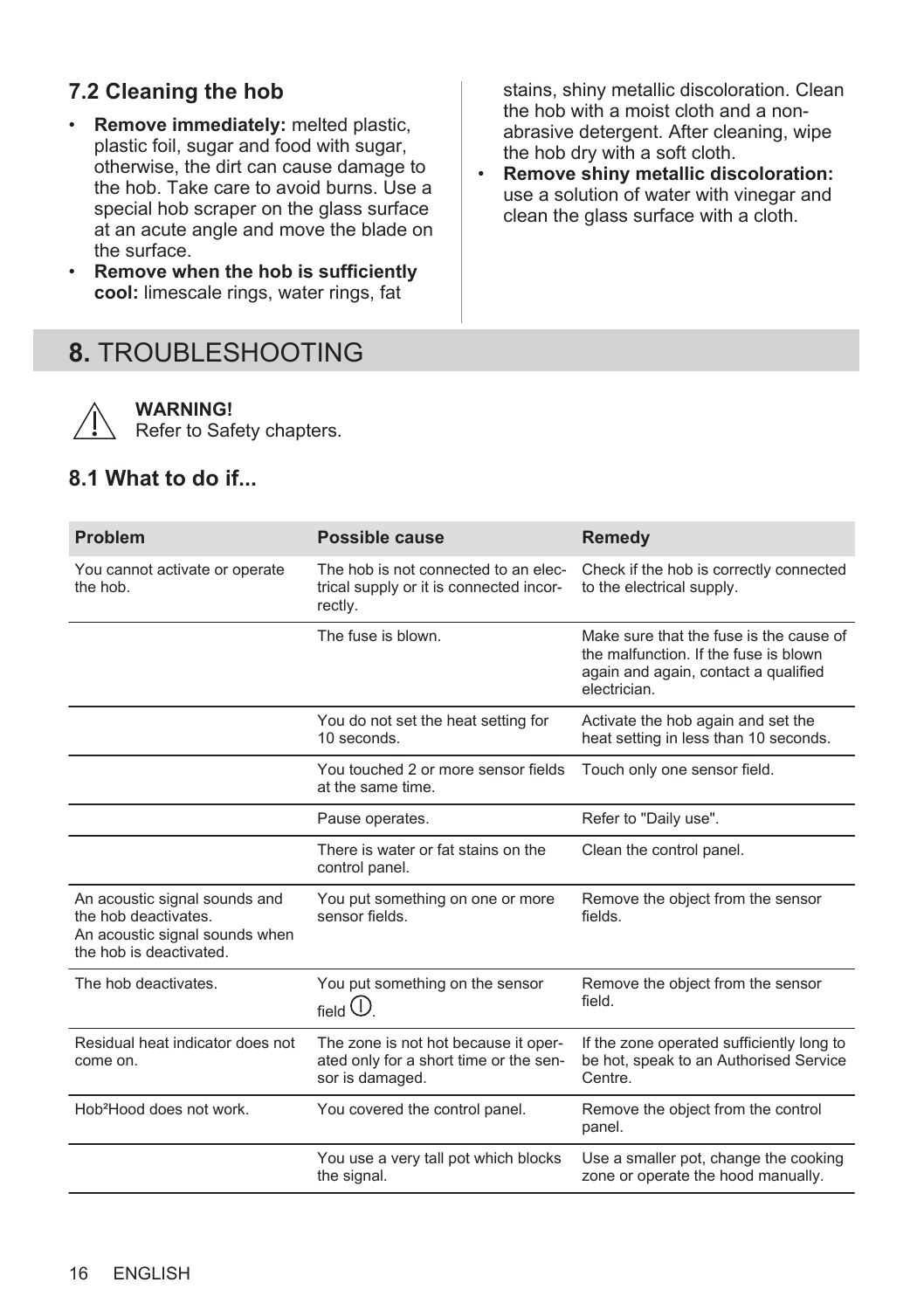<span id="page-16-0"></span>

| <b>Problem</b>                                               | Possible cause                                                           | <b>Remedy</b>                                                                                                                                                                                                        |
|--------------------------------------------------------------|--------------------------------------------------------------------------|----------------------------------------------------------------------------------------------------------------------------------------------------------------------------------------------------------------------|
| Automatic Heat Up does not op-<br>erate.                     | The zone is hot.                                                         | Let the zone become sufficiently cool.                                                                                                                                                                               |
|                                                              | The highest heat setting is set.                                         | The highest heat setting has the same<br>power as the function.                                                                                                                                                      |
| The heat setting changes be-<br>tween two levels             | Power management operates.                                               | Refer to "Daily use".                                                                                                                                                                                                |
| The sensor fields become hot.                                | The cookware is too large or you put<br>it too near to the controls.     | Put large cookware on the rear zones,<br>if possible.                                                                                                                                                                |
| There is no sound when you<br>touch the panel sensor fields. | The sounds are deactivated.                                              | Activate the sounds. Refer to "Daily<br>use".                                                                                                                                                                        |
| L<br>comes on.                                               | Child Safety Device or Lock oper-<br>ates.                               | Refer to "Daily use".                                                                                                                                                                                                |
| comes on.                                                    | There is no cookware on the zone.                                        | Put cookware on the zone.                                                                                                                                                                                            |
|                                                              | The cookware is unsuitable.                                              | Use suitable cookware. Refer to "Hints<br>and tips".                                                                                                                                                                 |
|                                                              | The diameter of the bottom of the<br>cookware is too small for the zone. | Use cookware with correct dimen-<br>sions. Refer to "Technical data".                                                                                                                                                |
| E<br>and a number come on.                                   | There is an error in the hob.                                            | Deactivate the hob and activate it                                                                                                                                                                                   |
|                                                              |                                                                          | again after 30 seconds. If L comes<br>on again, disconnect the hob from the<br>electrical supply. After 30 seconds,<br>connect the hob again. If the problem<br>continues, speak to an Authorised<br>Service Centre. |
| You can hear a constant beep<br>noise.                       | The electrical connection is incor-<br>rect.                             | Disconnect the hob from the electrical<br>supply. Ask a qualified electrician to<br>check the installation.                                                                                                          |

#### **8.2 If you cannot find a solution...**

If you cannot find a solution to the problem yourself, contact your dealer or an Authorised Service Centre. Give the data from the rating plate. Give also three digit letter code for the glass ceramic (it is in the corner of the glass surface) and an error

message that comes on. Make sure, you operated the hob correctly. If not the servicing by a service technician or dealer will not be free of charge, also during the warranty period. The instructions about the Service Centre and conditions of guarantee are in the guarantee booklet.

# **9.** TECHNICAL DATA

#### **9.1 Rating plate**

Model EIT815 **PNC 949 596 743 00** Induction 7.35 kW Made in Germany Ser.Nr. ................ ELECTROLUX

Typ 62 D5A 01 AA 220 - 240 V / 400 V 2N 50 - 60 Hz  $C \in \mathbb{R}^n$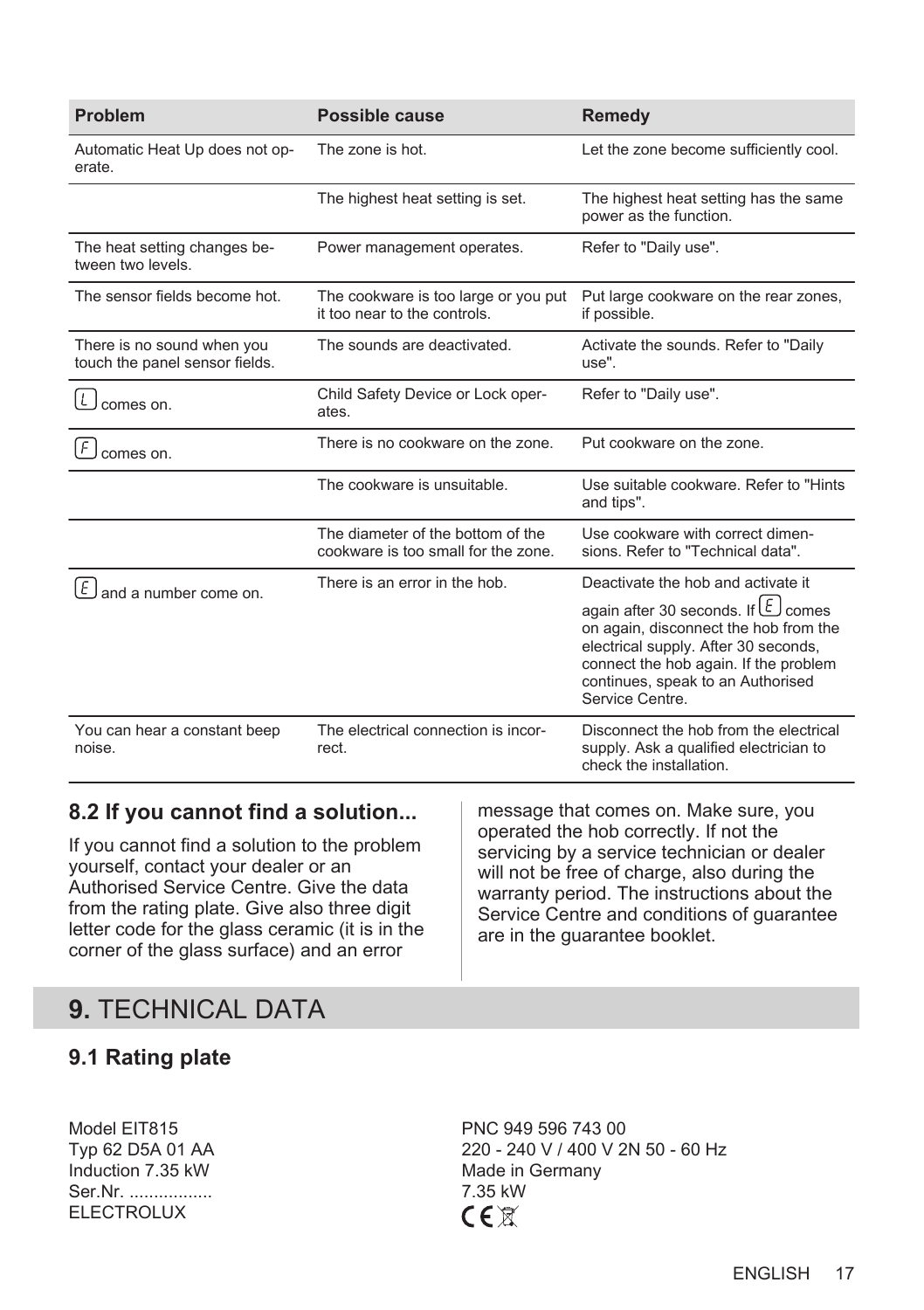### <span id="page-17-0"></span>**9.2 Cooking zones specification**

| <b>Cooking zone</b> | <b>Nominal power</b><br>(maximum heat<br>setting) [W] | <b>PowerBoost [W]</b> | <b>PowerBoost</b><br>maximum dura-<br>tion [min] | Cookware diame-<br>ter [mm] |
|---------------------|-------------------------------------------------------|-----------------------|--------------------------------------------------|-----------------------------|
| Left front          | 1400                                                  | 2500                  | 4                                                | $125 - 145$                 |
| Left rear           | 2300                                                  | 3200                  | 10                                               | $125 - 210$                 |
| Middle front        | 2300                                                  | 3200                  | 10                                               | $125 - 210$                 |
| Right front         | 1400                                                  | 2500                  | 4                                                | $125 - 145$                 |
| Right rear          | 2300                                                  | 3200                  | 10                                               | $125 - 210$                 |

The power of the cooking zones can be different in some small range from the data in the table. It changes with the material and dimensions of the cookware.

For optimal cooking results use cookware no larger than the diameter in the table.

# **10.** ENERGY EFFICIENCY

### **10.1 Product information according to EU 66/2014 valid for EU market only**

| Model identification                                                                                                                                                                                                                                                            | EIT815                                                                                                                                                                                                                                                                                                                                                                                          |  |
|---------------------------------------------------------------------------------------------------------------------------------------------------------------------------------------------------------------------------------------------------------------------------------|-------------------------------------------------------------------------------------------------------------------------------------------------------------------------------------------------------------------------------------------------------------------------------------------------------------------------------------------------------------------------------------------------|--|
| Type of hob                                                                                                                                                                                                                                                                     | Built-In Hob                                                                                                                                                                                                                                                                                                                                                                                    |  |
| Number of cooking zones                                                                                                                                                                                                                                                         | 5                                                                                                                                                                                                                                                                                                                                                                                               |  |
| Heating technology                                                                                                                                                                                                                                                              | Induction                                                                                                                                                                                                                                                                                                                                                                                       |  |
| Diameter of circular cooking zones (Ø)                                                                                                                                                                                                                                          | Left front<br>14.5 cm<br>Left rear<br>$21.0 \text{ cm}$<br>Middle front<br>$21.0 \text{ cm}$<br><b>Right front</b><br>14.5 cm<br>21.0 cm<br>Right rear                                                                                                                                                                                                                                          |  |
| Energy consumption per cooking zone (EC electric<br>cooking)                                                                                                                                                                                                                    | Left front<br>180.4 Wh / kg<br>Left rear<br>177.5 Wh / ka<br>Middle front<br>177.0 Wh / kg<br><b>Right front</b><br>180.2 Wh / kg<br>Right rear<br>177.0 Wh / kg                                                                                                                                                                                                                                |  |
| Energy consumption of the hob (EC electric hob)                                                                                                                                                                                                                                 | 178.4 Wh / kg                                                                                                                                                                                                                                                                                                                                                                                   |  |
| EN 60350-2 - Household electric cooking<br>appliances - Part 2: Hobs - Methods for<br>measuring performance<br>10.2 Energy saving<br>You can save energy during everyday<br>cooking if you follow below hints.<br>When you heat up water, use only the<br>٠<br>amount you need. | If it is possible, always put the lids on the<br>$\bullet$<br>cookware.<br>Before you activate the cooking zone put<br>$\bullet$<br>the cookware on it.<br>Put the smaller cookware on the smaller<br>$\bullet$<br>cooking zones.<br>Put the cookware directly in the centre of<br>$\bullet$<br>the cooking zone.<br>Use the residual heat to keep the food<br>$\bullet$<br>warm or to melt it. |  |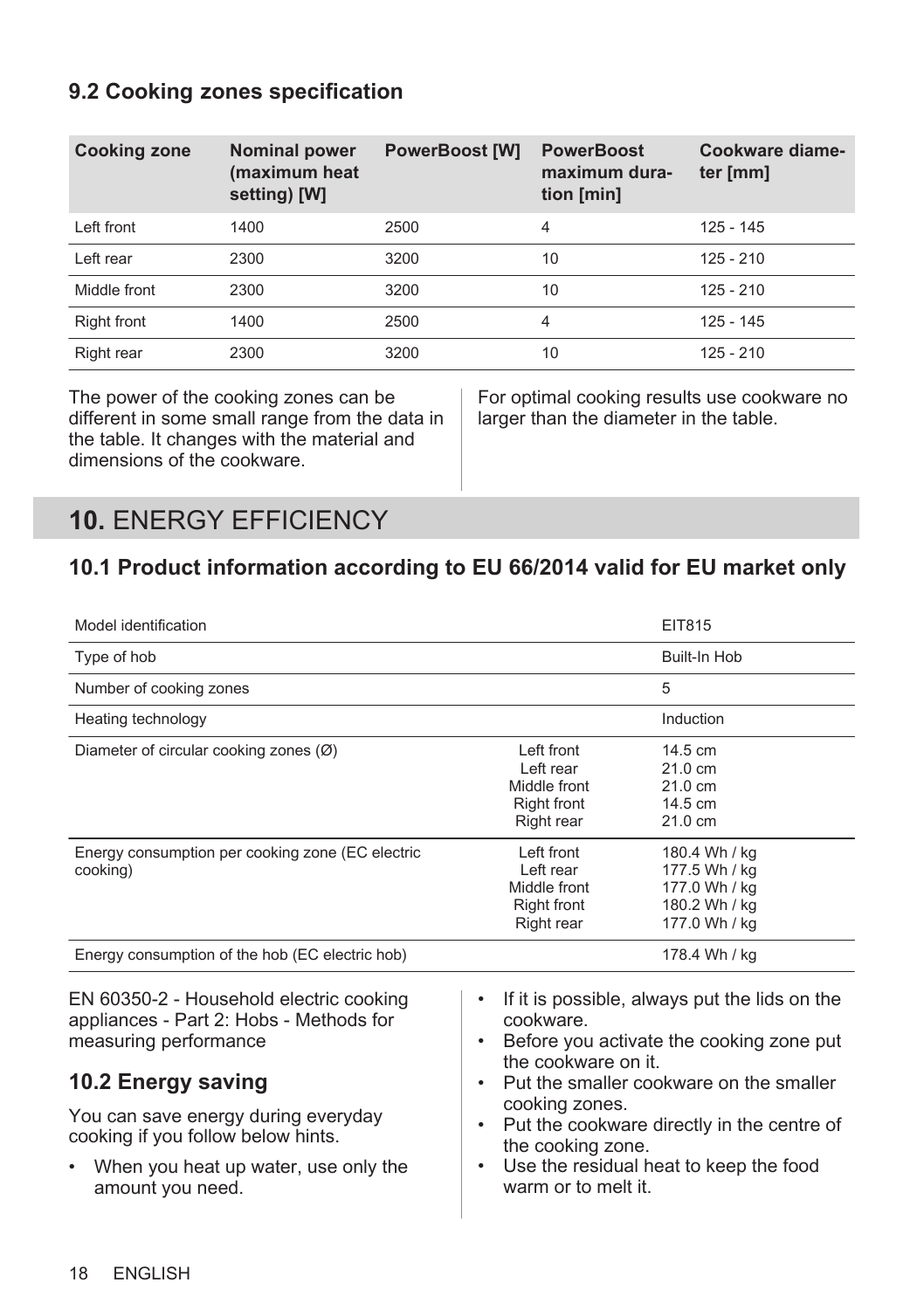# **11.** ENVIRONMENTAL CONCERNS

Recycle materials with the symbol  $\hat{\omega}$ . Put the packaging in relevant containers to recycle it. Help protect the environment and human health by recycling waste of electrical and electronic appliances. Do not dispose of

appliances marked with the symbol  $\triangle$  with the household waste. Return the product to your local recycling facility or contact your municipal office.